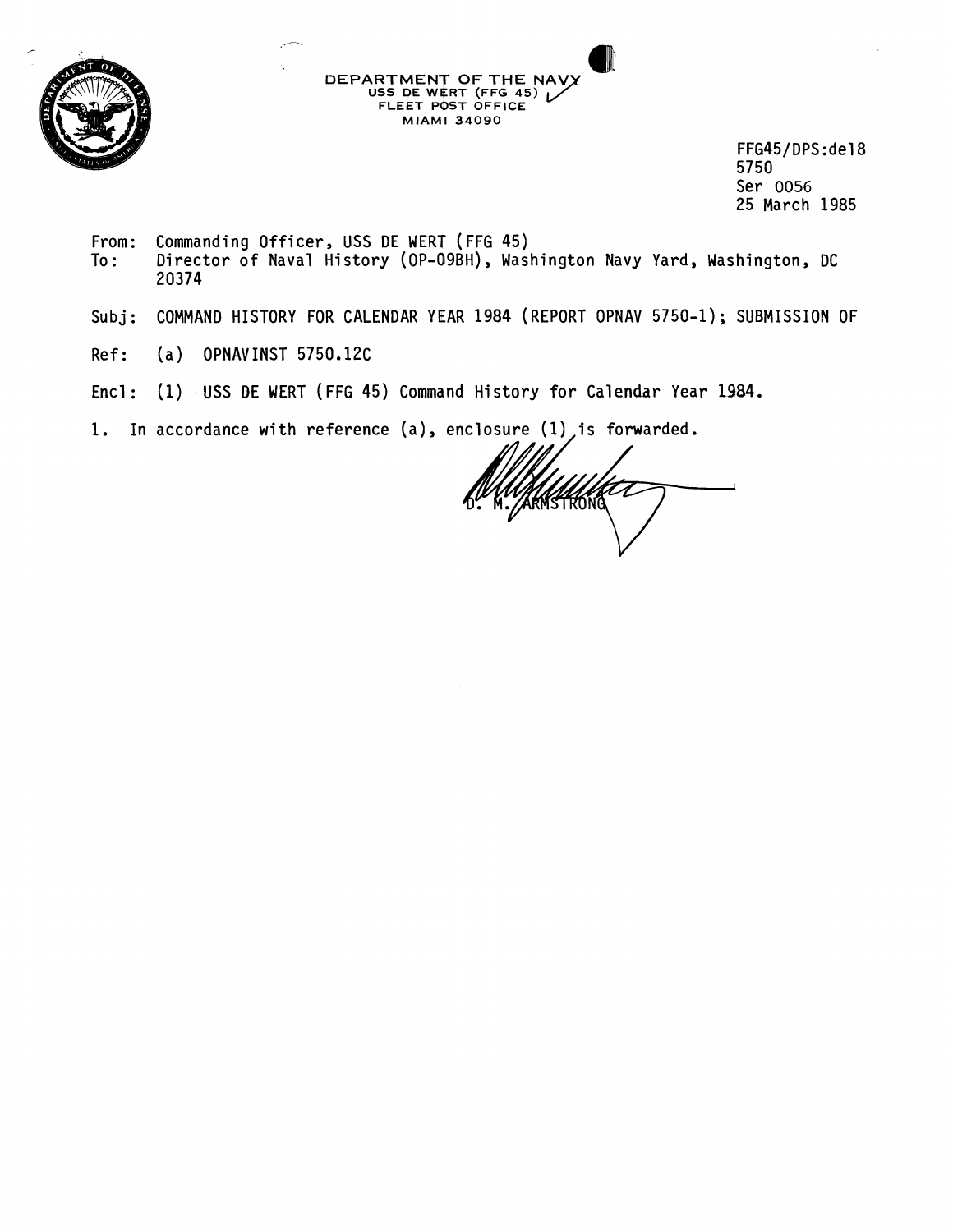## USS DE WERT (FFG 45) Command History for Calendar Year 1984

## 1. Narrative:

After Commissioning on 19 November 1983, and subsequent training, the ship completed Crew Certification under the auspices of Commander, Destroyer Squadron Six from 9 through 11 Jan 1984. The ship's first underway period as a commissioned unit commenced on 16 January upon departure from Bath Iron Works, Bath, Maine enroute to Naval Weapons Station, Yorktown, Virginia, with a brief stop at Naval Station, Norfolk, Virginia, where the ship hosted the Portuguese Minister of Defense for a tour on 19 January. DE WERT arrived in her homeport of Charleston, SC, on 23 January, and began preparation for Shakedown Training. During this period the ship was underway from 7-9 February for training with the Gas Turbine Mobile Training Team, embarked Commander, Detroyer Squadron Six from 26 January through 6 February, completed a Training Readiness Evaluation conducted by Fleet and Mine Warfare Training Center, 1-2 February; completed Aviation Readiness Evaluation 13-14 February and completed Departure Material Status Review on 21 February. DE WERT departed Charleston 24 February and arrived Guantanamo Bay, Cuba on 27 February, where she completed three weeks of Shakedown Training conducted by the Fleet Training Group. Departing Cuba on 15 March, DE WERT made a port visit to Port Everglades, Florida 18-22 March, and then sailed to Atlantic Undersea Test and Evaluation Center, kndros Island, Bahamas for completion of Weapon Systems Acquistion Trials, 23-25 March, and sailed for Charleston on 31 March, arriving on 2 April at the Naval Weapons Station. The ship embarked Commander, Destroyer Squadron Six from 2 April through 15 April. DE WERT started Combat Systems Ship Qualification Trials on 10 April, a major post-commissioning test and evaluation of all weapons systems. The ship conducted the underway portions of CSSQT in the Charleston and Jacksonville operating areas during 17-19 April, 24-26 April, 1-3 May, and 7-10 May. Included in this period was a port visit to Port Everglades, Florida, 4-6 May. The ship departed Charleston 14 May for the culmination of CSSQT, a missile exercise at Atlantic Fleet Weapons Range, Roosevelt Roads, Puerto Rico, conducted 17-22 May. DE WERT successfully shot two missiles in a forty-five minute time period. During this period DE WERT also conducted her first helicopter operations with an H-3 from Fleet Composite Squadron Eight. A second port visit to Nassau was made 23-25 May. During the transit to Charleston from Nassau, the ship conducted her first underway replenishment, receiving fuel from USNS PAWCATUCK. Arrival in Charleston was on 29 May. DE WERT then began preparations for Final Contract Trials. From 29 May until 19 June, the ship remained inport Charleston with the exception of two days spent underway participating in Surface Warfare Training Week with USS BOWEN (FF-1089). DE WERT a1 so completed her first Type Commander's Communications Exercise and Harpoon Certification. The Naval Board of Inspection and Survey, with Admiral J. T. Bulkeley embarked, conducted a Final Contract Trial in DE WERT, in port and at sea, on 18 through 21 June. DE WERT departed Charleston 27 June enroute to Bath, Maine. Along the way she paid port visits to Boston, Massachusetts 30 June - 3 July and New London, Connecticut 4-6 July. Ship's company conducted a "Tiger Cruise" enroute with 20 relatives embarked. The ship arrived in Bath, Maine and commenced Post Shakedown Availability on 8 July. Ship's company moved to shoreside berthing on 13 July. DE WERT entered dry dock 28 July and undocked 25 August. The crew moved back aboard 19 September. DE WERT successfully completed a Light-Off Examination conducted by the Type Commander and NAVSURFLANT Gas Turbine Mobile Training Team (Mayport) on 19 and 20 November. The ship conducted

( Enclosure 1)